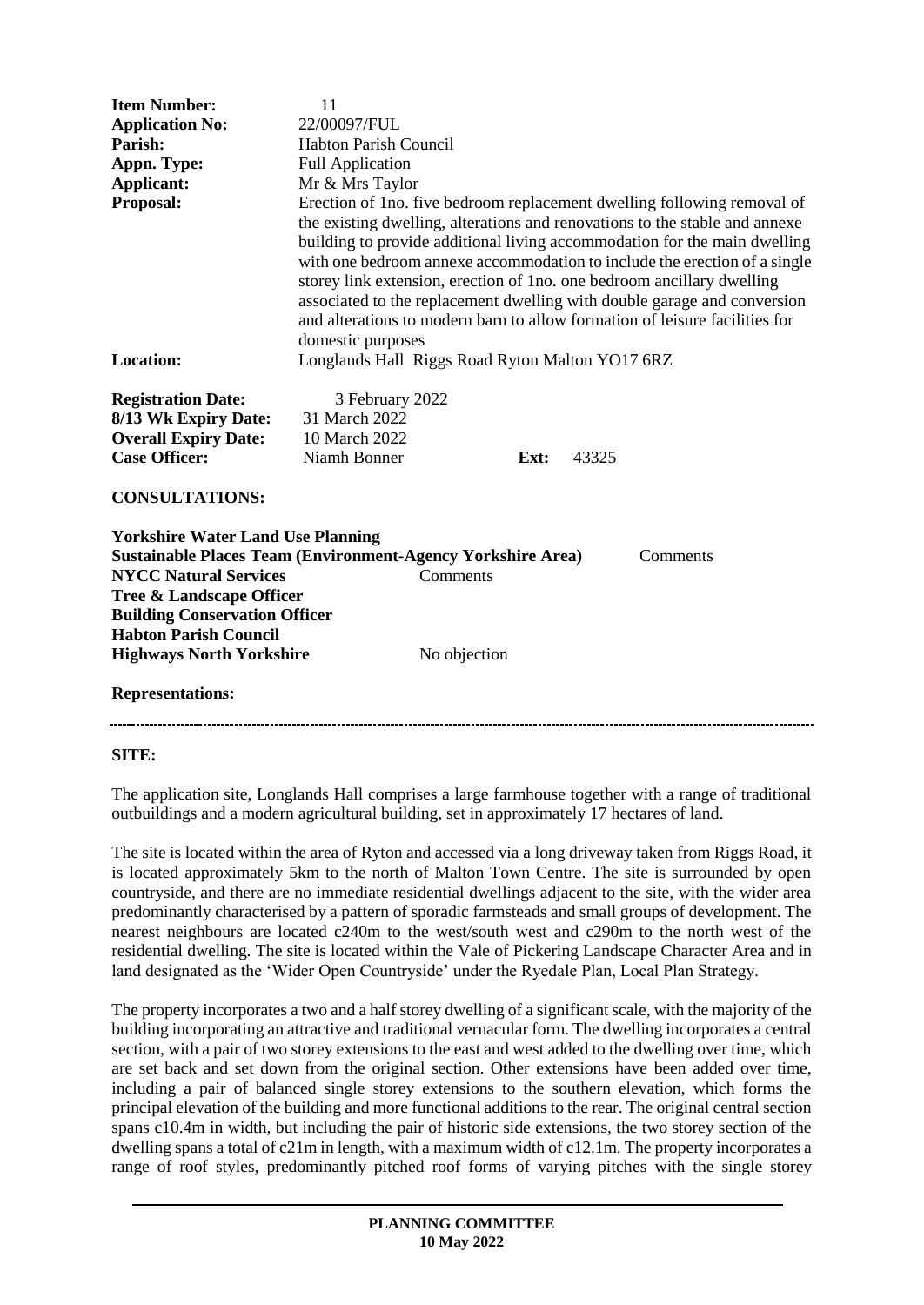elements to the front incorporating flat roofs with lantern roof lights. The majority of the dwelling is completed with brickwork and a pantile roof.

Traditional farm outbuildings are positioned closely to the north of the dwelling creating an enclosed courtyard, which is attractively landscaped. It is noted that of the outbuildings, one two storey element has been granted permission for conversion to an annex, but the rest remain in undeveloped with some in active agricultural use for a small number of livestock. Directly to the north of these traditional rural buildings, falling within the red line of the application site is a small paddock where livestock graze.

To the west of the traditional outbuildings is a modern farm building, spanning c16.5m x c23m in footprint. This incorporates a pitched roof design with a maximum roof height of c6.9m. This is completed with low concrete walls, wooden cladding and a corrugated metal roof.

The site location plan indicates the wider area of agricultural land falling under the same ownership. Formal garden space is present to the south west and south. The vast majority of the application site falls with Flood Zone 3 as designated by the Environment Agency.

Public Rights of Way are located to the north and north west of the site, c320m from the current dwelling at the nearest point.

#### **PROPOSAL**:

This proposal seeks planning permission for the erection of 1no. five bedroom replacement dwelling following removal of the existing dwelling, alterations and renovations to the stable and annexe building to provide additional living accommodation for the main dwelling with one bedroom annexe accommodation to include the erection of a single storey link extension, erection of 1no. one bedroom ancillary dwelling associated to the replacement dwelling with double garage and conversion and alterations to modern barn to allow formation of leisure facilities for domestic purposes

Negotiation has been undertaken with the Planning Agent and a scheme with a limited range of amended design details has been received by the Local Planning Authority in April 2020. These have not been subject to formal reconsultation as they relate to no increases upon scale or massing, with limited design alterations which will be further discussed below.

This proposed scheme would incorporate a replacement 2.5 storey building on the footprint of the existing dwelling, completed predominately with brickwork, to include stone quoins, cills and lintels, with a slate roof. This would incorporate one central principal 2.5 storey section that would span c15.95m from east to west with a depth of c12.5m from north to south. This element would incorporate a ridge height of c12.5m and would incorporate a pitched roof design with traditional gable chimney stacks, feature glazing at ground floor level, sliding sash windows above and 3no. palladian style curved roof dormers to incorporate sash windows on the southern elevation, set down and set back from the ridge. Two small terraces (with footprints of c1.75m x c4.8m) would be present along the northern roofslope to serve the master suite, these would be completed with glazed balustrading inset along the original roofslope.

To the east of this central section is an angled two storey element/wing which would create additional floorspace. This would incorporate a sectional hipped roof form, set down from the main ridge height by c 2.2m and also set back from the principal elevation to emphasise subservience, with additional chimney stacks. This eastern elevation would include the main entrance to the dwelling, but in design terms would not form the principal elevation, which would remain the south. Other design elements to ensure this element is subservient in addition to the ridge height (which was further set down during the design process) is the slightly more simple fenestration at this point, completed with stone cills and lintels unlike the quoins in the central section and further delineation of the eastern elevation by insetting a section of the rear to prevent visual massing. The simplification of the window detailing was requested by Officers and forms an amendment to the scheme. On the principal elevation a single storey projecting orangery is proposed extending from the eastern wing, to be completed with stonework and feature glazing. To the western elevation, a single storey orangery style element is also present.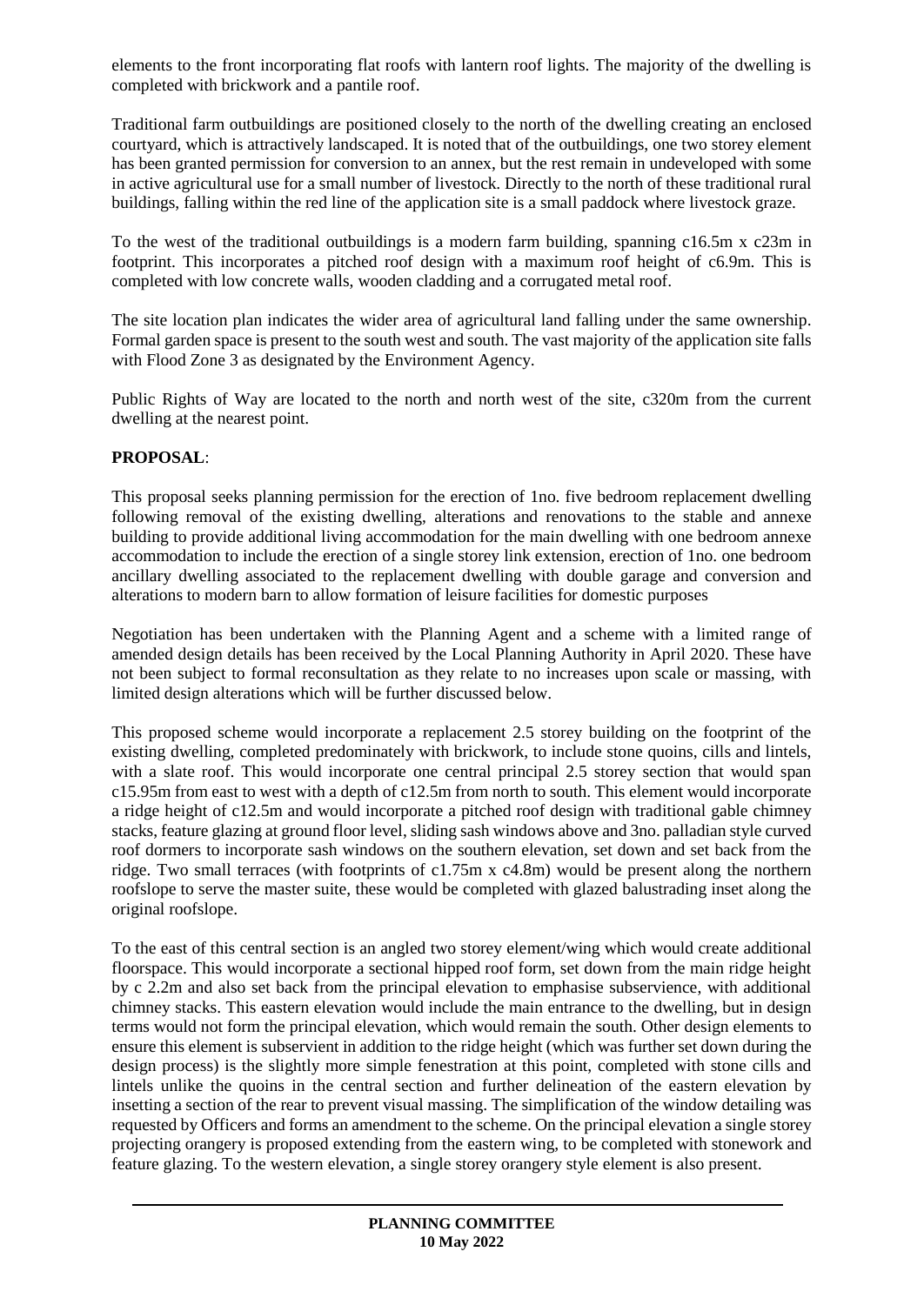The house would connect physically with the existing traditional outbuildings and modern farm building, which as noted would be fully converted to form additional domestic accommodation. Essentially through the use of connecting links it would be possible to circulate through the proposed replacement dwelling and these converted buildings internally. The Design and Access Statement notes that *"At present the former agricultural buildings are used for ad hoc storage and for some animal accommodation – albeit the holding is very much a 'hobby farm'."* This statement is commensurate with what was present during the site visit.

The proposed orangery element to the west of the replacement dwelling would be attached via a simple glazed link to the already converted two storey outbuilding, which under these plans would continue to form additional living space. Within this two storey former outbuilding, at first floor level there would be a small self contained internal annex area, with a bedroom, living room and kitchen area spanning c42 square metres. This could only be accessed internally from within the dwelling and essentially relates to a suite.

This two storey former outbuilding would then connect with the large modern farm proposed for conversion into the leisure complex by a further simple glazed link. The dwelling would also be connected to the outbuilding closest to the east wing via a single storey brick built link, with windows to mirror the main dwelling when viewed from the south. The outbuildings would be converted using their original form, however further sections of glazed links would be installed. The first would be a limited section internally within the courtyard to the west of the eastern run of outbuildings. The second would be a longer element, to the north of the outbuildings to facilitate permeability, running eventually to the large modern farm proposed for conversion into the leisure complex to the west.

The proposed conversion of the large modern barn to the west of the site into a leisure complex is noted. The Design and Access Statement notes "*The existing barn is no longer required to farm the land. The farm land to the north and west of the application site is let under notice to an adjacent farmer and hence there is no longer a requirement to store equipment, vehicles or feed within the building. Whilst it remains in a sound structural condition, the applicants see value in re-using the building for leisure purposes for their family."* This would provide an indoor pool, spa, plant storage and a sports court. As noted, this element would be linked via the two glazed links to the former outbuildings and the main dwelling. This building would incorporate a small glazed extension to the eastern elevation to form a spa, which would open out onto an outdoor pool. This building would predominately remain in its current form visually, with new roof lights, limited new openings and new sections of standing seam zinc cladding to the east and south. Solar panels are also proposed.

A small section of additional land to the south of this farm building proposed for conversion would become additional domestic curtilage.

Approximately 23.75m to the east of the proposed dwelling would be the proposed 1 bedroom annex with car parking and domestic storage. This would be an 'L' shaped pitched roof design, with an open plan living room/kitchen, hall, office and utility at ground floor level, with a bedroom suite above to include a small external terrace to the north. The garage would provide covered space for two cars with storage above, accessible only via an external staircase. A small section of garden would be provided to the east. The building would be completed with timber cladding and a pantile roof with small pitched roof dormers. A dovecote style element creates a light source for the internal stairs and the use of PV tiles is noted.

It is indicated that the small paddock area to the north of the site would be replanted as an orchard and a ha-ha would be installed to limit the need for additional boundary treatments.

# **HISTORY**:

The following applications are considered relevant to the current proposal:

00/00690/FUL: Erection of conservatory and sun room extension to south elevation. Approved 14/01117/GPAGB: Change of use of agricultural building to a dwellinghouse (Use Class C3) Refused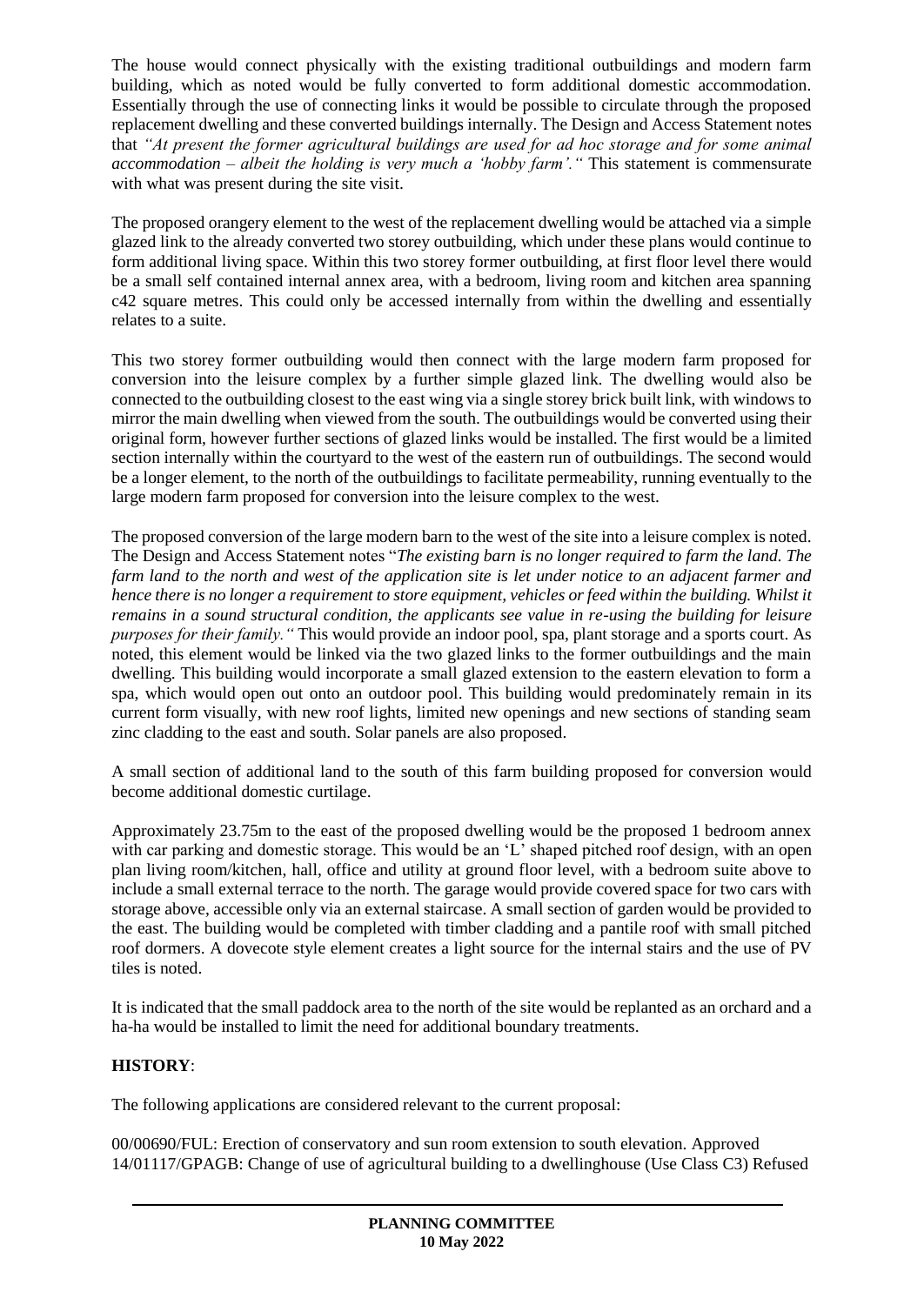18/00362/FUL: Change of use and alteration of barn to form a 2 bedroom detached residential annexe following the demolition of existing storage sheds. Approved

18/00511/HOUSE: External alterations to include erection of a part single storey part two storey extension to the west elevation, alterations to existing single storey extension on south elevation to form flat roof with roof lantern, together with erection of an entrance door portico following demolition of conservatory and repositioning of rear porch and some alterations to existing windows and doors. Approved.

## **POLICIES:**

Local Plan Strategy -Policy SP1 General Location of Development and Settlement Hierarchy Local Plan Strategy - Policy SP2 Delivery and Distribution of New Housing Local Plan Strategy -Policy SP9 The Land-Based and Rural Economy Local Plan Strategy - Policy SP13 Landscapes Local Plan Strategy - Policy SP14 Biodiversity Local Plan Strategy - Policy SP16 Design Local Plan Strategy - Policy SP17 Managing Air Quality, Land and Water Resources Local Plan Strategy - Policy SP18 Renewable and Low Carbon Energy Local Plan Strategy - Policy SP19 Presumption in Favour of Sustainable Development Local Plan Strategy - Policy SP20 Generic Development Management Issues Local Plan Strategy - Policy SP21 Occupancy Restrictions National Planning Policy Framework National Planning Practice Guidance

### **REPRESENTATIONS**:

The Parish Council confirmed in their response dated 1st March 2022 that "*concerns were raised about the scale of development in a rural setting, heritage and flood risk. it is recommended that this application be considered by the planning committee."*

The Parish Clerk was asked whether this "*was considered to be an objection from the parish, or if it is the raising of concerns?"* The Parish Clerk confirmed on the 18th April *"it was expressed as a concern."*

Notwithstanding this, following detailed review of the scheme of delegation, it is considered appropriate to bring this to Members of Planning Committee.

No further third party representations have been received.

#### **APPRAISAL**:

The main considerations within the determination of this application are:

- i. Principle of the development
- ii. Design, Form and Character
- iii. Impact upon neighbouring amenity
- iv. Flood Risk
- v. Ecology
- vi. Other matters, including consultation responses.
- i. Principle

The Ryedale Local Plan Strategy is the Development Plan and includes a settlements hierarchy. Policy SP1 (General Location of Development and Settlement Hierarchy) states that development in the non-service villages will be restricted to that which is necessary to support a sustainable, vibrant and healthy rural economy and communities.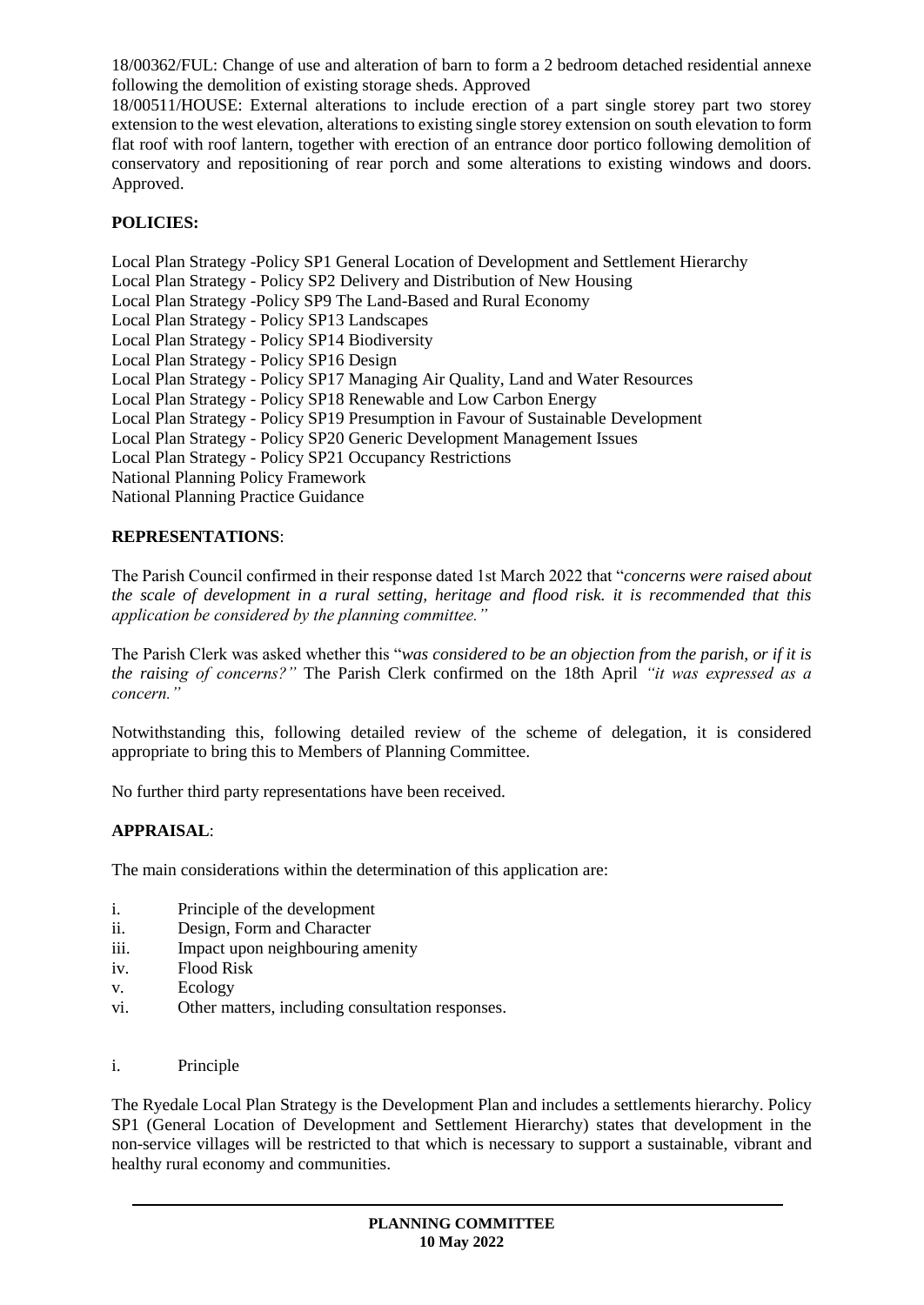Policy SP2 (Delivery and Distribution of new housing) supports the principle of replacement dwellings in the Wider Open Countryside.

As noted, the proposed replacement dwelling will involve the demolition of the existing dwelling and its replacement with a new house, with the retention and conversion of the existing traditional partially converted outbuildings and existing modern farm building.

The existing dwelling is an attractive large farm house, which has experienced predominantly sensitive alterations over time and remains an attractive example of vernacular architecture. However, the principle of a replacement dwelling in this location is considered to be acceptable and in accordance with the requirements of Local Policy, subject to consideration of the following matters. As a replacement dwelling, this would not be subject to a Local Needs Occupancy Condition.

The principle of conversion of the existing two and single storey traditional outbuildings is also considered acceptable and subject to final detailing would help to maintain the traditional character of the site.

The retention and conversion of the existing large farm building, which incorporates a functional agricultural appearance is proposed and this is identified as no longer serving an agricultural need in this location.

It is considered that not every building of this type would be suitable for such a conversion. However in these site specific circumstances, as this would form additional ancillary accommodation in association with an established domestic dwelling (albeit proposed for replacement) and due to its proximity to and relationship with the main building, this is considered appropriate in principle. This is also subject to final detailing.

In terms of the proposed internal annex suite and proposed annex contained within the new detached building, Policy SP21 of the Ryedale Plan, Local Plan Strategy notes: *"Where further residential accommodation within the curtilage of an existing dwelling is proposed to complement the existing living arrangements, such as to provide a 'granny annexe' the proposed development shall remain ancillary to the existing house and shall not be separately occupied. Accommodation that has a separate access and the ability to be fully self-contained is discouraged."*

The proposed annex within the detached building would incorporate approximately 142 square metres of usable domestic accommodation floor space at ground and first floor level and could be entirely self-contained, although only one bedroom would be provided, which is indicative of this being a bonafide annex. The proposed building would incorporate the only covered garage space for the main building as no other garaging is present within the wider site, which again illustrates the likely close relationship. The site incorporates only one electrically gated access and it is considered unlikely that these elements would ever be separated in the future. It is Officer's view that that subject to the standard annex condition and a condition to preclude the conversion of the garaging hereby approved into additional residential accommodation, the proposed one bedroom annex in the detached building would in principle align with the spirit and requirements of Policy SP21 of the Ryedale Plan, Local Plan Strategy. The personal circumstances of the Applicant's family as outlined in the Design and Access Statement is noted, which provides a justification for the necessity of this element, notwithstanding this, this element of the proposal would be considered policy compliant. However this in principle support would be subject to full assessment of the character and form of the proposed design which will be undertaken below.

The proposed annex suite within the main dwelling, utilising the existing floor space is also considered acceptable. This would only be accessible internally from within the existing dwelling, so essentially relates to a functional suite for a care professional or family member. This also, would be subject to the relevant condition.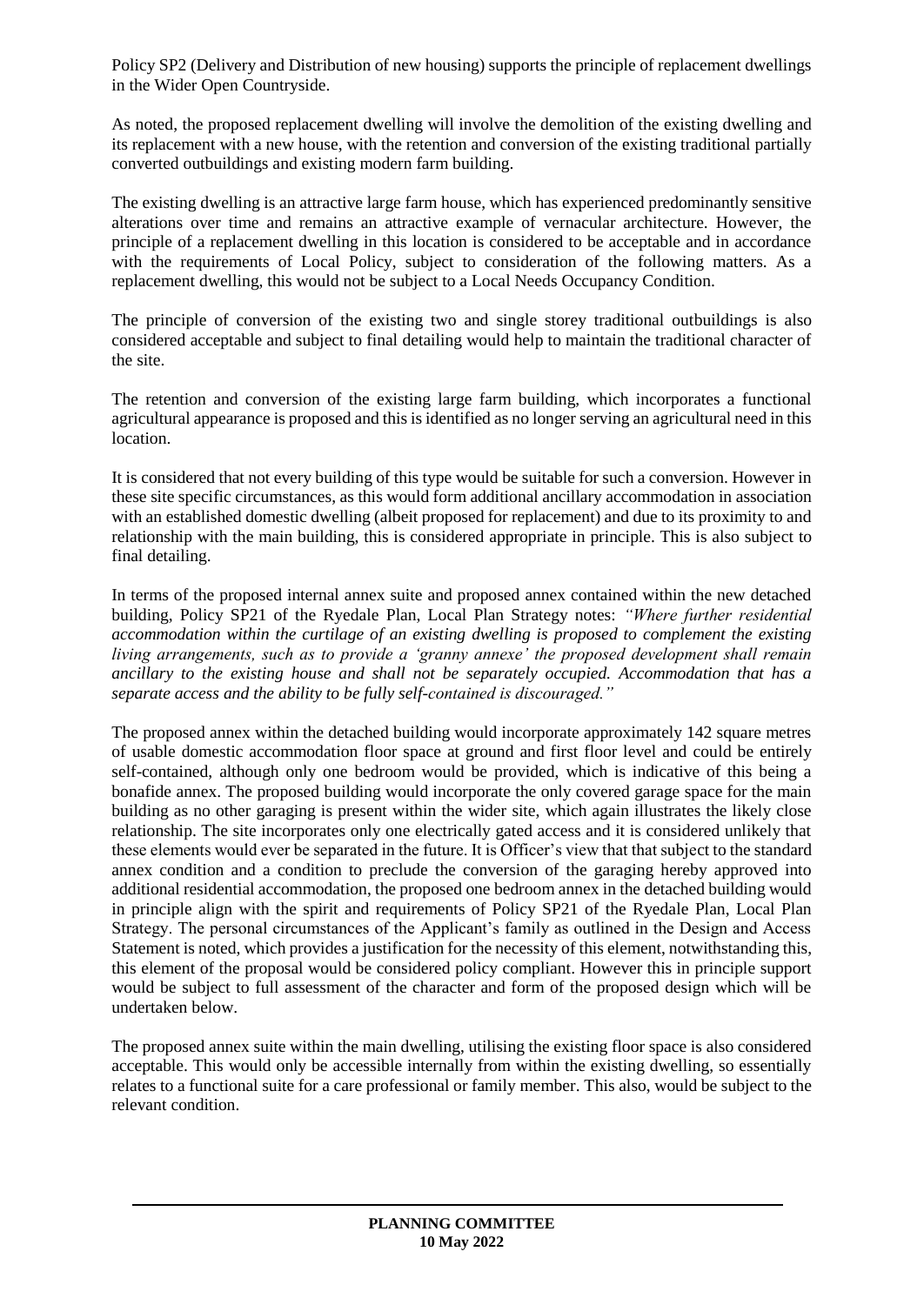#### ii. Design, Form and Character

Policy SP13 Landscapes of the Ryedale Plan Local Plan Strategy notes:

*Development proposals should contribute to the protection and enhancement of distinctive elements of landscape character that are the result of historical and cultural influences, natural features and aesthetic qualities including:*

- *The distribution and form of settlements and buildings in their landscape setting*
- *The character of individual settlements, including building styles and materials*
- *The pattern and presence of distinctive landscape features and natural elements (including field boundaries, woodland, habitat types, landforms, topography and watercourses)*
- *Visually sensitive skylines, hill and valley sides*
- *The ambience of the area, including nocturnal character, level and type of activity and tranquillity, sense of enclosure/exposure*

Policy SP16 (Design) of the Ryedale Plan Local Plan Strategy notes:

*Development proposals will be expected to create high quality durable places that are accessible, well integrated with their surroundings and which:* 

- *Reinforce local distinctiveness*
- *Provide a well-connected public realm which is accessible and usable by all, safe and easily navigated*
- *Protect amenity and promote well-being*

*To reinforce local distinctiveness, the location, siting, form, layout, scale and detailed design of new development should respect the context provided by its surroundings including:* 

- *The type, texture, and colour of materials, quality and type of building techniques and elements of architectural detail*
- *Topography and landforms*
- *The grain of the settlements, influenced by street blocks, plot sizes, the orientation of buildings, boundaries, spaces between buildings and the density , size and scale of buildings.*

Policy SP20 also requires that *"New development will respect the character and context of the immediate locality and the wider landscape/townscape character in terms of physical features and the type and variety of existing uses".*

Paragraph 126 of the NPPF notes*: "The creation of high quality, beautiful and sustainable buildings and places is fundamental to what the planning and development process should achieve. Good design is a key aspect of sustainable development, creates better places in which to live and work and helps make development acceptable to communities. Being clear about design expectations, and how these will be tested, is essential for achieving this. So too is effective engagement between applicants, communities, local planning authorities and other interests throughout the process."*

Paragraph 130 of the NPPF notes*. Planning policies and decisions should ensure that developments: a) will function well and add to the overall quality of the area, not just for the short term but over the lifetime of the development; b) are visually attractive as a result of good architecture, layout and appropriate and effective landscaping; 39 c) are sympathetic to local character and history, including the surrounding built environment and landscape setting, while not preventing or discouraging appropriate innovation or change (such as increased densities);*

Following review of the revised plans with limited amendments to the eastern wing, the Building Conservation Officer noted *"I have no comments to make."*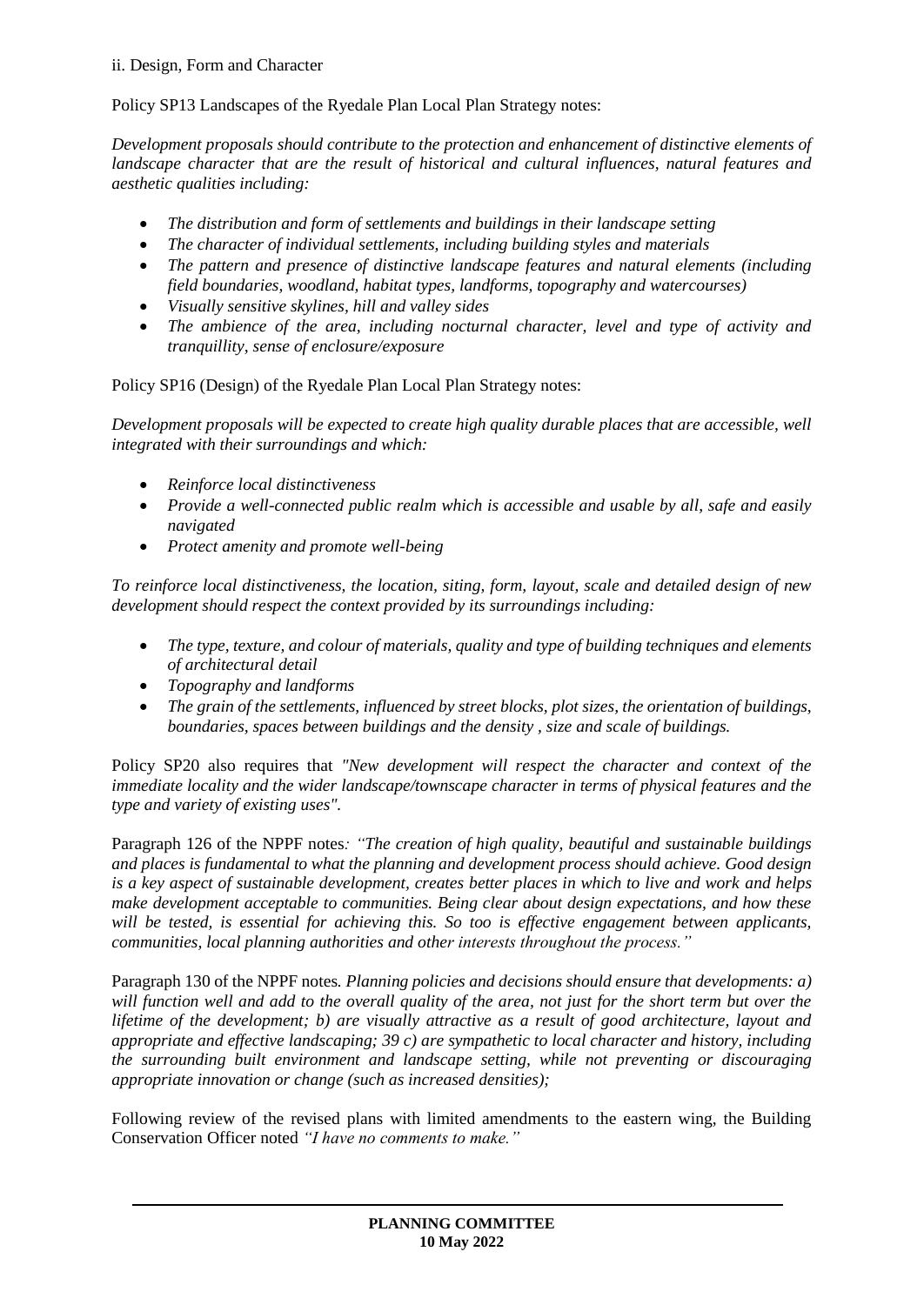The scheme as outlined above relates to a significant proposal, focused around the creation of a substantial new dwelling. The proposed new dwelling, whilst of a larger footprint maintains the original position and orientation of the existing dwelling. The form and design would relate to a higher status dwelling in terms of style and architectural detailing, which Officer's believe can be assimilate within this significantly scaled plot. It is considered that this wider scheme is locally distinctive and has been sensitively and cohesively designed with a carefully considered approach.

It is noted that the proposed main dwelling would incorporate a traditional design, with high quality traditional materials and elements of architectural detailing that would relate to a high quality form and appearance. Conditions seeking details and samples of materials would be recommended.

Whilst the proposed dwelling includes significant vertical proportions and footprint, the proposed scale of the dwelling avoids appearing monolithic due to the inclusion of the subservient eastern wing, which as notes, is set down and set back from the principal building line. This eastern wing is then itself 'broken up' due to the insetting of a section towards the rear. The design approach to this area with more simplistic fenestration is also welcomed in terms of maintaining the higher status and primacy of the central section. A condition to seek further details of the fenestration and external joinery would be recommended.

The retention of the traditional outbuildings and courtyard form is welcomed and it is considered that the simple glazed links allow for an appreciation and visual understanding of the original form of these, whilst allowing better permeability around the new internal accommodation. The proposed enclosing of the area between the two storey converted outbuilding and the modern agricultural building with the glazed links also aids in sheltering and limiting visibility of the outdoor swimming pool.

The physical amendments proposed for the conversion of the disused agricultural building are considered appropriate, with limited amendments made to the northern and western elevations. The cladding of the eastern and partial cladding of the southern elevations with zinc is also considered acceptable in design terms. The use of solar panels on the southern roof slope is noted. It is considered that this retains the modern agricultural character of the building.

The proposed annex/garage/store as outlined above is considered acceptable in principle. The proposed design is considered commensurate with an ancillary garden style building, through the use of timber cladding and pantiles, visually linking with the pantiles of the outbuildings. This provides a visual contrast in comparison with the slate roof tiles and formal materials of the host dwelling, which together with the design and scale render this proposed building as notably subservient in comparison to the host dwelling, which is welcomed.

As noted, there are limited public view points or neighbouring dwellings in very close proximity to this site. In terms of more distant landscape views. It is considered that the proposed replacement dwelling could be relatively prominent within the wider area as topographically this is quite a flat landscape. The network of public rights of way (c320m to the north of the dwelling at the nearest point) would provide a position where views could be achieved and the site is currently more open along the south, on the approach taken via the driveway. This driveway also serves properties positioned much closer to the highway, including Philadelphia Cottages and Sleightholme Farm (all positioned a minimum of c240m from the existing dwelling.) However it is acknowledged that this is a considered to be a very well-designed replacement dwelling, undertaken with consideration of local distinctiveness and vernacular design. It also maintains the original positioning of Longlands Hall and would be completed with high quality traditional materials. Following careful review, it is not considered that the scheme this would relate to harmful landscape character impacts or cause material harm to the streetscene.

It is also noted that from certain wider views, ie. from the north and north west, the retained modern and traditional outbuildings will appear consistent with the existing arrangement and that the existing landscaping would serve to soften the appearance of the proposed scheme. It is also noted that a full landscaping scheme will be provided which would include (but would not be limited to) the new orchard planting to the north. It is considered appropriate to also seek a condition to prevent new external lighting unless agreed with the Local Planning Authority, to prevent potentially harmful light pollution in this predominantly unlit location.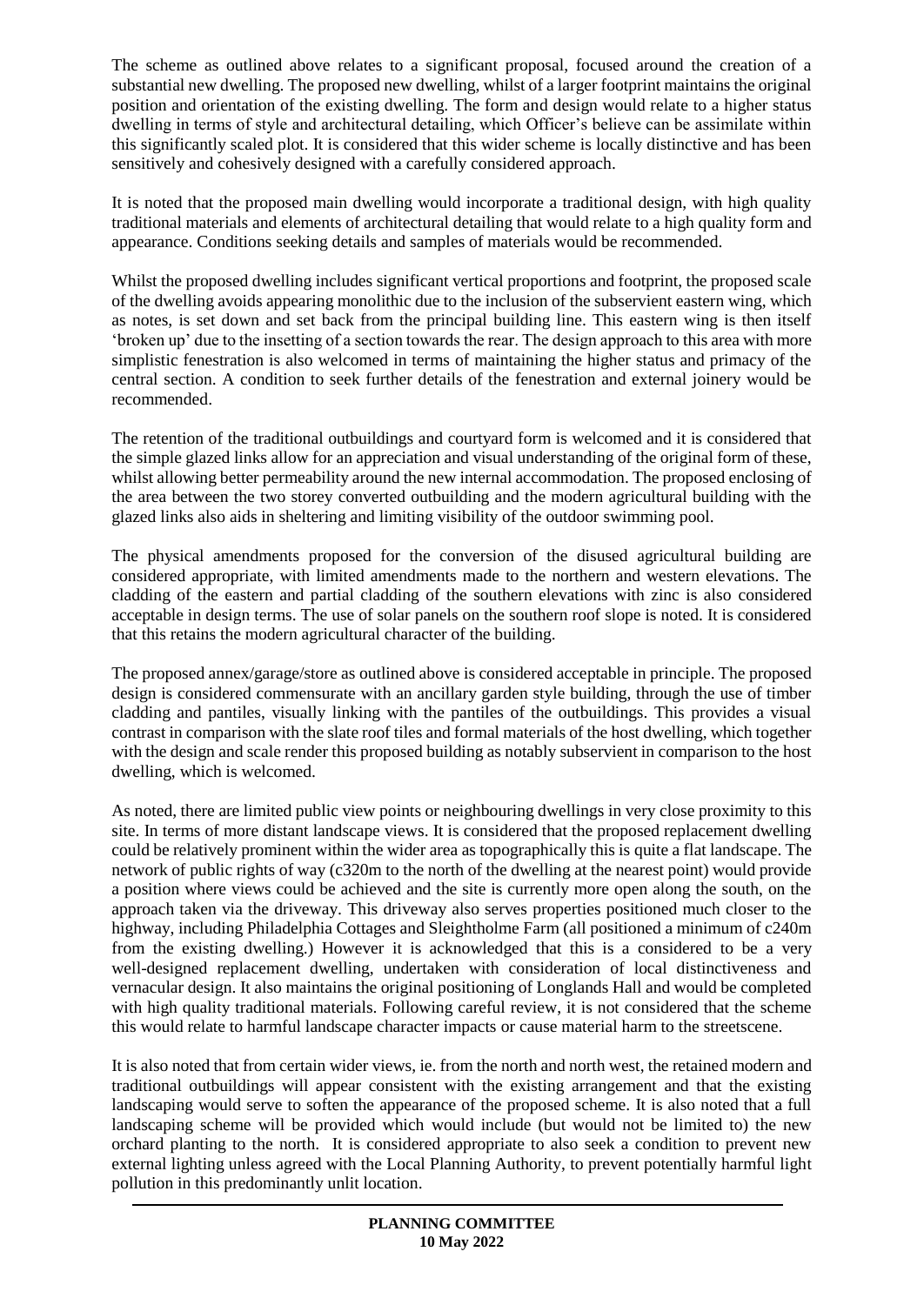Following review of the proposals, it is considered that a condition to remove certain PD rights is necessary to ensure the high quality appearance secured by the scheme would remain.

The Scheme is accompanied by an Arboricultural Impact Assessment (Yew Tree & Gardens 12/1/2022.) This reviews the existing planting within the site and categorises the retention value and health of these trees. This indicates some trees which would require removal due to health and some which would require removal to facilitate the proposed development. 2 trees would be removed from the north west of the site and 1 tree would be removed from the south west of the dwelling due to their condition. 5 small trees would be removed centrally from within the internal courtyard which are not particular visible from public views. 4 trees would be removed from the south of the proposed annex/garage building. 2 trees and a small section of hedgerow would be removed from the west of the garage/courtyard. Areas where hand digging to limit impact upon root zones are indicated as well as other areas for tree protective fencing.

The Arboricultural Impact Assessment concludes the following :

*"The proposed development will require the removal of a small number of trees in the semi mature age class and a short section of early mature age class hedge. All other surveyed tree and hedge stock may be retained in the development.*

*2. The proposed development layout would require limited incursions into the RPA of semi /early mature tree stock in one area of the site. Given the age of the trees, current site conditions and the use of a suitable working method (as per section 5d), these trees can be retained within the development. 3. A total of three surveyed trees require removal irrespective of any development due to their current condition.*

*4. The proposed development layout includes significant volumes of indicative tree planting. This planting would provide effective mitigation for the limited removals required in the development 5. No other trees are impacted upon by the development and no significant future conflicts with retained trees have been identified."*

The Tree and Landscape Officer noted the following in their formal response dated 27th April 2022 *"The AIA is a clear and detailed report which sets out clear justifications for the removal of trees and proposed working methods to minimise harm to trees where the roots are impacted upon and tree planting to mitigate loss of trees.* 

*There are no high quality trees being removed that would be considered worthy of protection. The category U tree are in such condition that they would be removed for good arboricultural reasons anyway. The trees that will be removed are young to early mature in age so the visual impact relatively small. Loss of tree cover and amenity will be mitigated by the planting of new trees and hedges. The proposed hand digging and other methods to limit the impact on a small number of trees which will have root incursion is acceptable.*

*Having considered the tree report and proposal in full I have no objections to this proposal subject to conditions for:*

- *1. Landscaping clearly indicating the location of the new trees/hedges/shrubs, details of size, species, etc*
- *2. Tree protection in accordance with the Tree Report*
- *3. No storage of materials within RPAs etc*
- *4. Working method (as per section 5d of report)."*

These conditions will be included. It is however noted that the scheme indicates the inclusion of new orchard planting to the north which is considered to be a positive addition.

iii. Impact upon neighbouring amenity

The proposed development would not result in any harm to neighbouring amenity due to the significant distances between this property and neighbouring dwellings.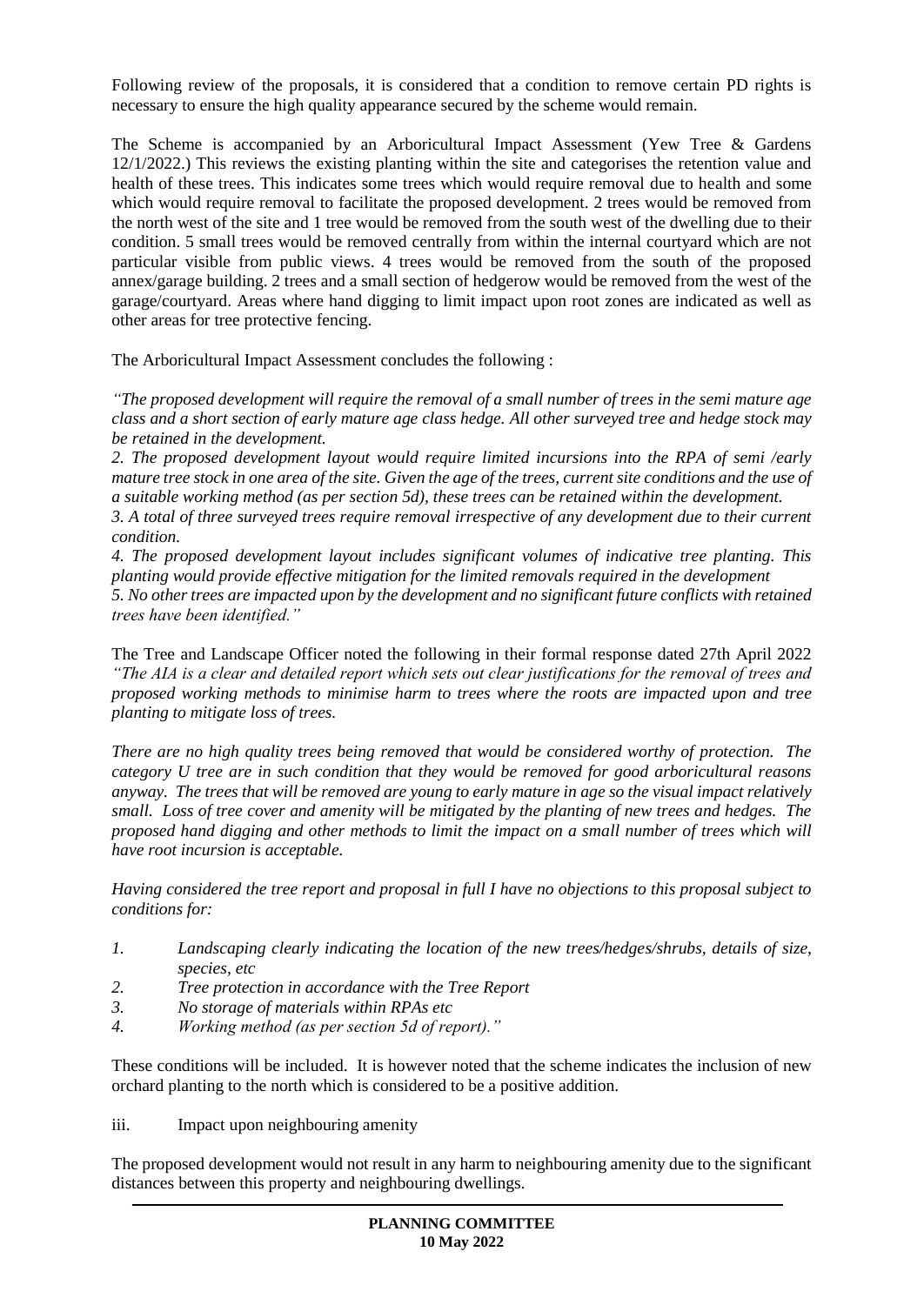#### iv. Flood Risk

The proposal has been accompanied by an 'Interim Flood Risk Assessment' (Mason Gilliband Architects January 2022)

The Environment Agency noted in their response dated 3rd March 2022 "*The proposed development falls within Flood Zone 3, which is land defined in the planning practice guidance as being at high risk of flooding.* 

*The application is for a replacement residential dwelling with additional living accommodation as part of the stable and annex building, which are considered to be a 'more vulnerable' land use in Table 2: Flood Risk Vulnerability Classification of the Planning Practice Guidance: Flood Risk and Coastal Change.* 

*Provided the proposed development is built in accordance with the submitted FRA (ref Interim Flood Risk Assessment dated February 2021, by Mason Gillibrand Architects) and associated drawings (which show no ground floor sleeping accommodation) then we have no objections. We strongly recommend that finished floor levels are raised a minimum of 600mm above existing ground levels."*

Although not specifically requested by the Environment Agency, the application will be conditioned to be built in accordance with this document. Further advice was given on Flood Risk and resilience which will be linked as an informative. The EA noted the FRA as being dated February 2021, but this is actually dated January 2022 and is the sole FRA related to this site which has been submitted.

The EA response provided confirmation of when the Sequential Test and Exception Test should be undertaken, replacement dwellings and annexes were not ruled out, although householder developments such as extensions, garages, etc were. For the avoidance of doubt, the scheme will be considered against these tests.

The proposed scheme for the replacement dwelling is considered sequentially acceptable due to it being in the location of an existing domestic dwelling. There would be no sequentially preferable location within the application site for this development. This would also not relate to a net increase in the number of new residential dwelling. The conversion of the existing outbuildings and modern building are considered sequentially acceptable due to them already being present and available. The proposed garage/annex building which is detached and positioned to the east is considered necessary to support the existing dwelling and also could not be located in a sequentially preferable area. It is noted that this could provide first floor level accommodation beneficial in a flood event.

In terms of the 'Exception Test' as outlined within para. 160 of the PPG, the following aspects should be demonstrated:

(a) the development would provide wider sustainability benefits to the community that outweigh the flood risk; and (b) the development will be safe for its lifetime taking account of the vulnerability of its users, without increasing flood risk elsewhere, and, where possible, will reduce flood risk overall.

It is considered that this wider scheme would not relate to a net increase in residential development in this location, therefore it is considered that part a is not as relevant in this instance as a dwelling subject to this level flood risk is already present. However, the proposed scheme would be constructed to higher environmental standards and would have benefits including renewable energy, improved ecological provision, new planting and it would also relate to high quality design. The proposed annex will also support the wider family living arrangements. This scheme will furthermore secure this future retention of the traditional outbuildings through the sensitive conversion. The EA support for this proposed scheme indicates that the requirements of part b can be achieved. This is therefore considered to pass the sequential and exception tests.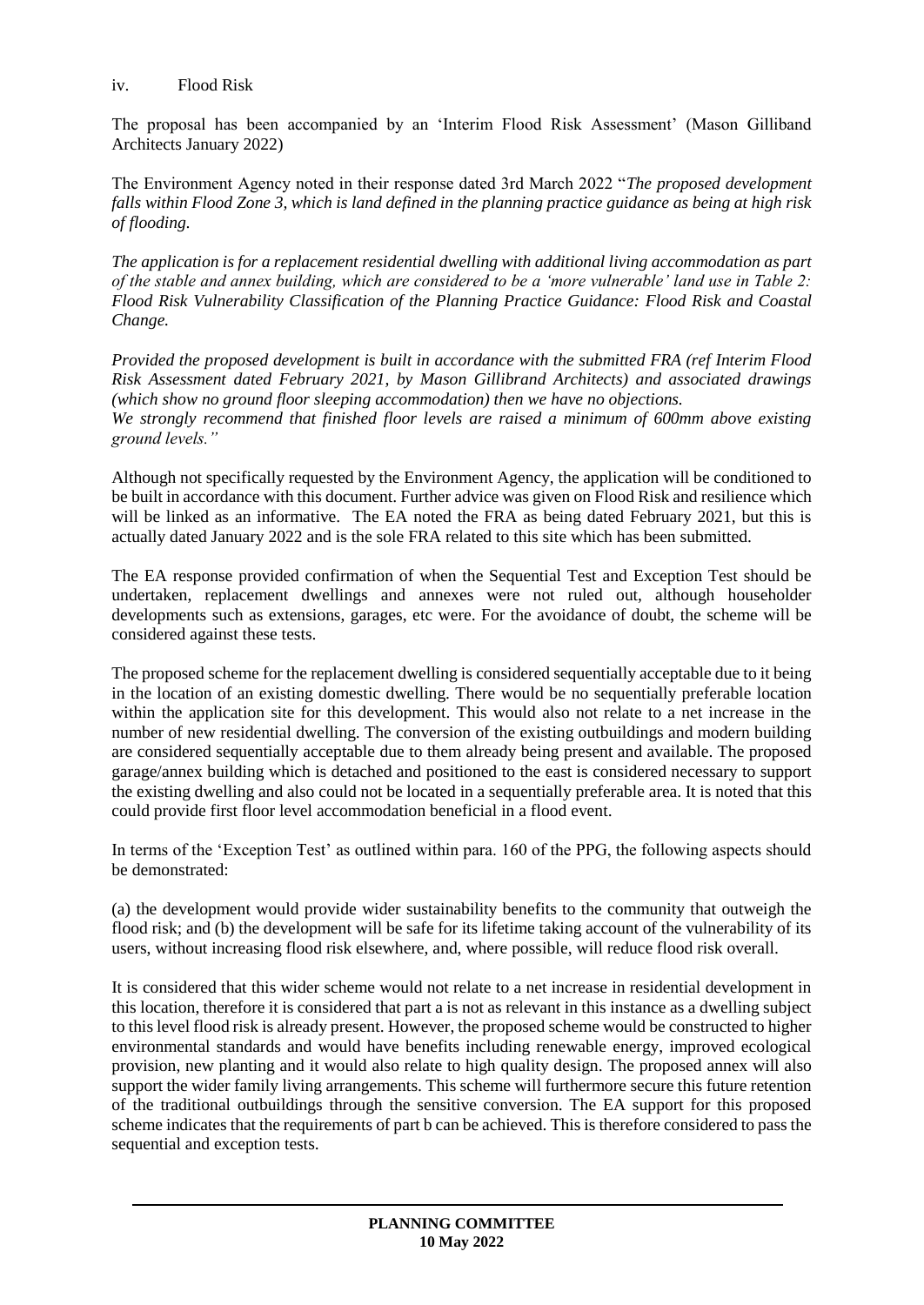No specific request for a flood evacuation plan was recommended by the EA and in this instance, given this relates to the replacement of an existing dwelling this will not be requested.

## v. Ecology

In an email response dated 14th February 2022 The NYCC Ecologist noted *"Thank you for consulting the NYCC ecology team regarding this application. The main house, stable block and barn have all been assessed by an experienced bat surveyor, who has concluded that all three buildings have negligible potential to support roosting bats. No further surveys are required.*

*However, the report noted the presence of 10 Swallow nests in the stables without proposing any mitigation for the loss of nesting places. Many traditional Swallow nesting sites are lost as a result of conversion of agricultural buildings, so the applicant will need to consider what mitigation measures might be feasible.*

*Should Ryedale District Council be minded to approve this application, we recommend:*

- *A Condition to provide 2 integral bat boxes in the new development, as per section 5.2 of the bat report (Initial Bat Scoping Survey Report, Longlands Hall, Ryton by Oatlands Ecology dated August 2021).*
- *A Condition to adhere to the guidance on timing of works in relation to nesting birds contained in section 5.4 of the bat report.*
- *An Informative to be mindful of the precautionary advice provided in section 5.3 of the bat report"*

A further document was provided by the Agent on the 17th March 2022 to include additional ecological measures that they would undertake within in terms of swallows. These include areas within the dovecots and above the garage.

In an email dated 21st March 2022, the NYCC Ecologist noted: "*This is excellent. A lot of Swallow nesting places are lost through barn conversions and we rarely see satisfactory mitigation. The architect has clearly given this careful thought, which is much appreciated. Please condition as per proposed measures."*

The relevant conditions will be included.

vi. Other matters, including consultation responses.

It is not considered that this proposal would have any impact upon access nor highway safety due to the continued use of the existing accesses and significant parking areas within the site. It is noted that the North Yorkshire Highways Team confirmed in their response dated 2nd March 2022 that *"As the purpose of the proposal is associated with the existing domestic use there are no local highway authority objections to the proposed development."*

A final response is still being awaiting by the Council's Environmental Health Team in terms of the potential contamination of the site. It is considered highly likely that they will recommend the standard contamination conditions due to the historic land uses of the site. Some contamination work was undertaken as part of the partial conversion of the existing annex but the wider site may require further assessment given the scope of this application. Members will be updated if necessary at the meeting.

Whilst the concerns raised by the Parish Council are noted, as outlined above, Officers are of the view that the proposed development is significant but that it remains acceptable in principle, in terms of form and design, landscape impacts, access and highway safety, ecology, amenity and flood risk amongst other aspects. For the reason outlined above, Officer's recommend that this proposal is approved subject to the relevant conditions.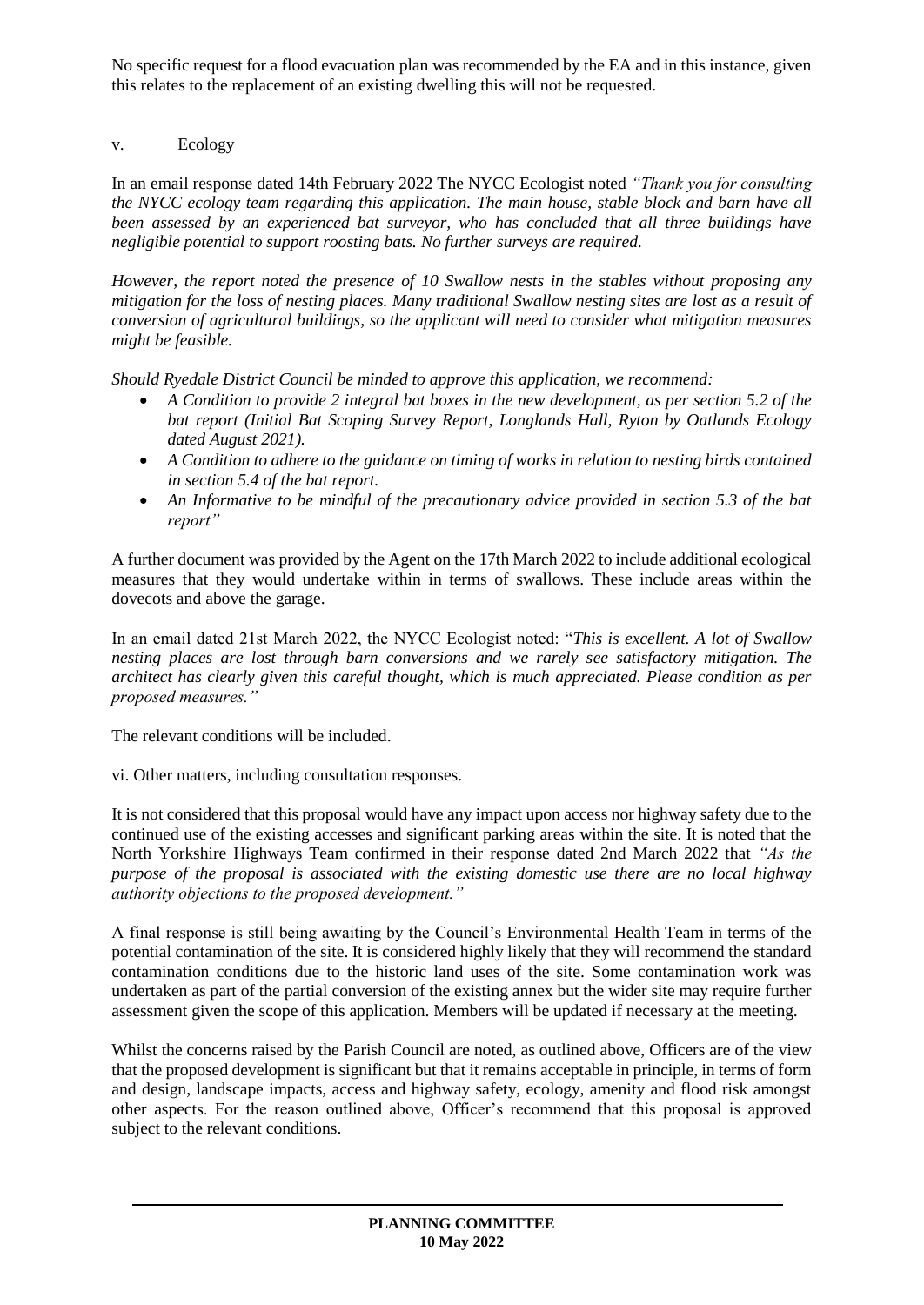1 The development hereby permitted shall be begun on or before .

Reason: To ensure compliance with Section 51 of the Planning and Compulsory Purchase Act 2004

2 The development hereby permitted shall be carried out in accordance with the following approved plan(s):

Site Location Plan (Drawing no. 6048/b/b/01) Proposed Site Plan (Drawing no. 6048/c/b/02) Proposed Ground Floor Plan (Drawing no. 6048/c/b/10) Proposed First Floor Plan (Drawing no. 6048/c/b/11) Proposed Second Floor Plan (Drawing no. 6048/c/b/12) Proposed Elevations East & South (Drawing no. 6048/c/b/20 Rev A) Proposed Elevations North & West (Drawing no. 6048/c/b/21 Rev A) Proposed Former Stables North Elevation (Drawing no. 6048/c/b/30) Proposed Stables Internal Courtyard Elevations Garden Room Elevations (Drawing no. 6048/c/b/31) Proposed Stables Internal Courtyard Elevations Internal Barn Courtyard Elevations (Drawing no. 6048/c/b/32) Proposed Barn Elevations (Drawing no. 6048/c/b/40) Ancillary Proposed Plans and Elevations (Drawing no. 6048/c/b/100)

Reason: For the avoidance of doubt and in the interests of proper planning.

3 Notwithstanding the provisions of Schedule 2, Part 1 of the Town & Country Planning (General Permitted Development) Order 2015 (or any Order revoking, re-enacting or amending that Order) development of the following classes shall not be undertaken other than as may be approved in writing by the Local Planning Authority following a specific application in that respect:

Class A: Enlargement, improvement or alteration of a dwellinghouse

Class B: Roof alteration to enlarge a dwellinghouse

Class C: Any other alteration to the roof of a dwellinghouse

Class D: Erection or construction of a domestic external porch

Class E: Provision within the curtilage of a dwellinghouse of any building or enclosure, swimming or other pool required for a purpose incidental to the enjoyment of a dwellinghouse or the maintenance, improvement or other alteration of such a building or enclosure

Reason: To ensure that the appearance of the areas is not prejudiced by the introduction of unacceptable materials and/or structure(s).

4 The self-contained residential annexes hereby approved (contained internally within the dwelling and externally within the new detached building) shall not be sold off or let off separately from the dwelling currently known as Longlands Hall. The annexes shall only be used by relatives/dependants/guests of the occupiers of the main dwelling and shall not be occupied as a separate or self-contained dwelling unit.

Reason: In order to ensure that the self-contained annex is available for its intended use and is not used as a separate dwelling, which would be contrary to Policy SP2 and SP20 in terms of its location and relationship to the existing dwelling.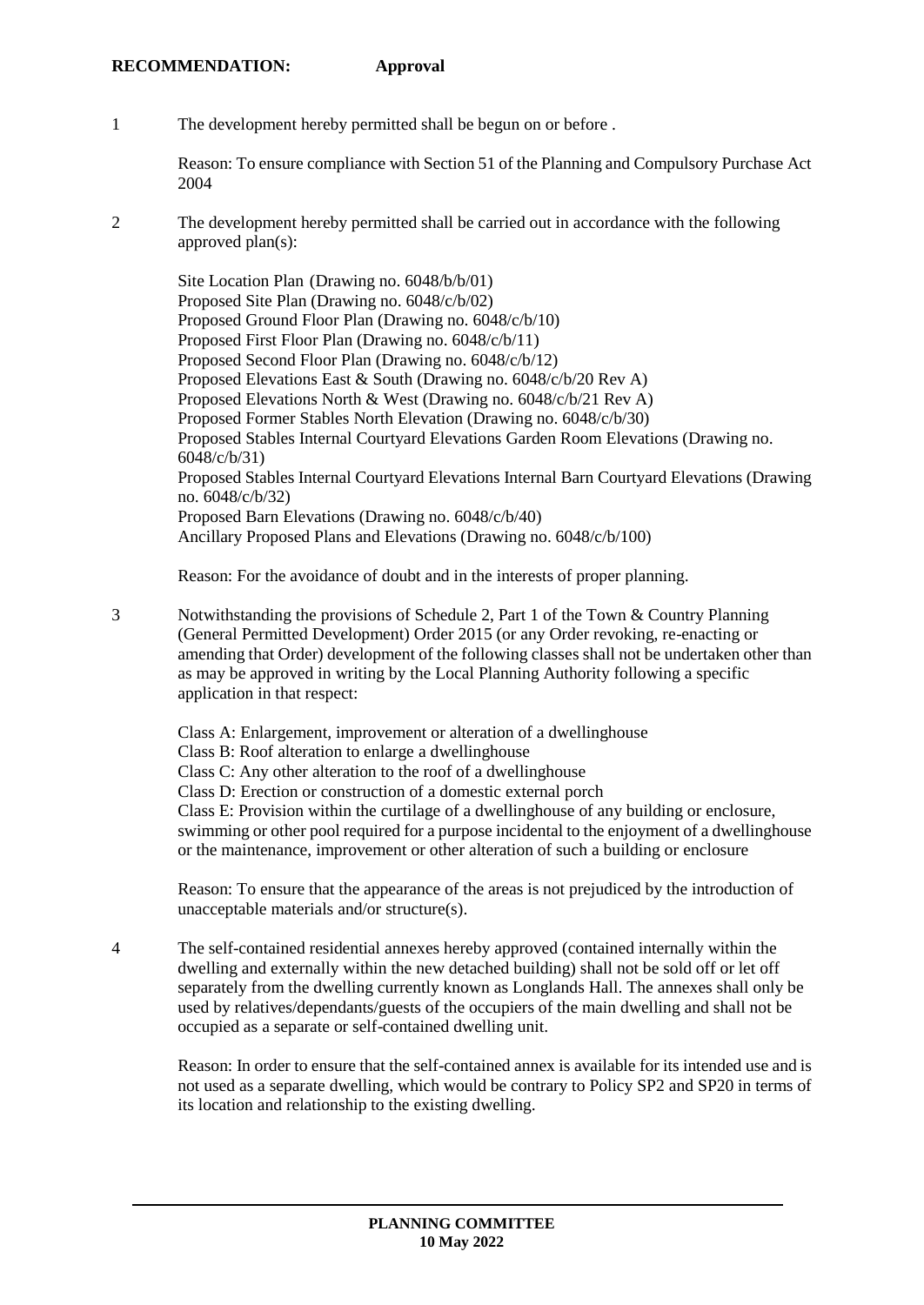5 Notwithstanding the provisions of the Town & Country Planning General Permitted Development Order 2015 or any subsequent Order, any garages within the site shall not be converted into additional domestic accommodation without the granting of an appropriate planning permission.

Reason: In order to ensure that the self-contained annex contained within the detached building would not be extended without an appropriate permission, as this would be contrary to the requirements of Policy SP2 and SP21.

6 Prior to the above ground construction of the development hereby approved, details and samples of all materials to be used on the exterior of the buildings that are the subject of this permission shall be submitted to and approved in writing by the Local Planning Authority.

Reason: To ensure a satisfactory external appearance and to satisfy the requirements of Policies SP16 and SP20 of the Ryedale Plan, the Local Plan Strategy.

7 Notwithstanding the submitted details, prior to their installation, details of all windows, doors and garage doors and roof lights, including means of opening, depth of reveal and external finish shall be submitted to and approved in writing by the Local Planning Authority. These shall be shown on a 1:10 scale drawing.

Reason: To ensure an appropriate appearance and to comply with the requirements of Policies SP16 and SP20 of the Ryedale Plan - Local Plan Strategy.

8 Prior to installation, full details of any additional external lighting at the site shall be submitted to and approved in writing by the Local Planning Authority. The details shall include the position, height and illuminance level. All lighting shall be installed and maintained in accordance with the approved details unless otherwise approved in writing by the Local Planning Authority.

Reason: To protect the character of the area in accordance with Policies SP13 and SP20 of the Local Plan Strategy.

9 Unless otherwise agreed in writing with the Local Planning Authority, prior to the occupation of the dwelling/detached annex hereby approved, the provision of surface and foul water discharges must be completed to the satisfaction of an approved Building Control Officer.

Reason: To ensure that no discharges take place until proper provision has been made for their disposal and to satisfy the requirements of Policies SP17 and SP19 of the Ryedale Plan - Local Plan Strategy

10 Development shall not begin until an investigation and risk assessment of land contamination has been completed by competent persons and a report of the findings submitted to and approved in writing by the Local Planning Authority. This shall include an appropriate survey of the nature and extent of any contamination affecting the site, and an assessment of the potential risks to human health, controlled waters, property and ecological systems. reports shall be prepared in accordance with Contaminated Land Report 11 and BS 10175 (2013) Code of practice for the investigation of Potentially Contaminated Sites

Reason: To ensure that risks from land contamination to the future users of the land and neighbouring land are minimised, together with those to controlled waters, property and ecological systems, and to ensure that the development can be carried out safely without unacceptable risks to workers, neighbours and other receptors in accordance with Policy SP20 of the Ryedale Plan, Local Plan Strategy.

11 Where land affected by contamination is found which poses risks identified as unacceptable, no development or remediation shall take place until a detailed remediation scheme to bring the site to a condition suitable for the intended use has been submitted to and approved in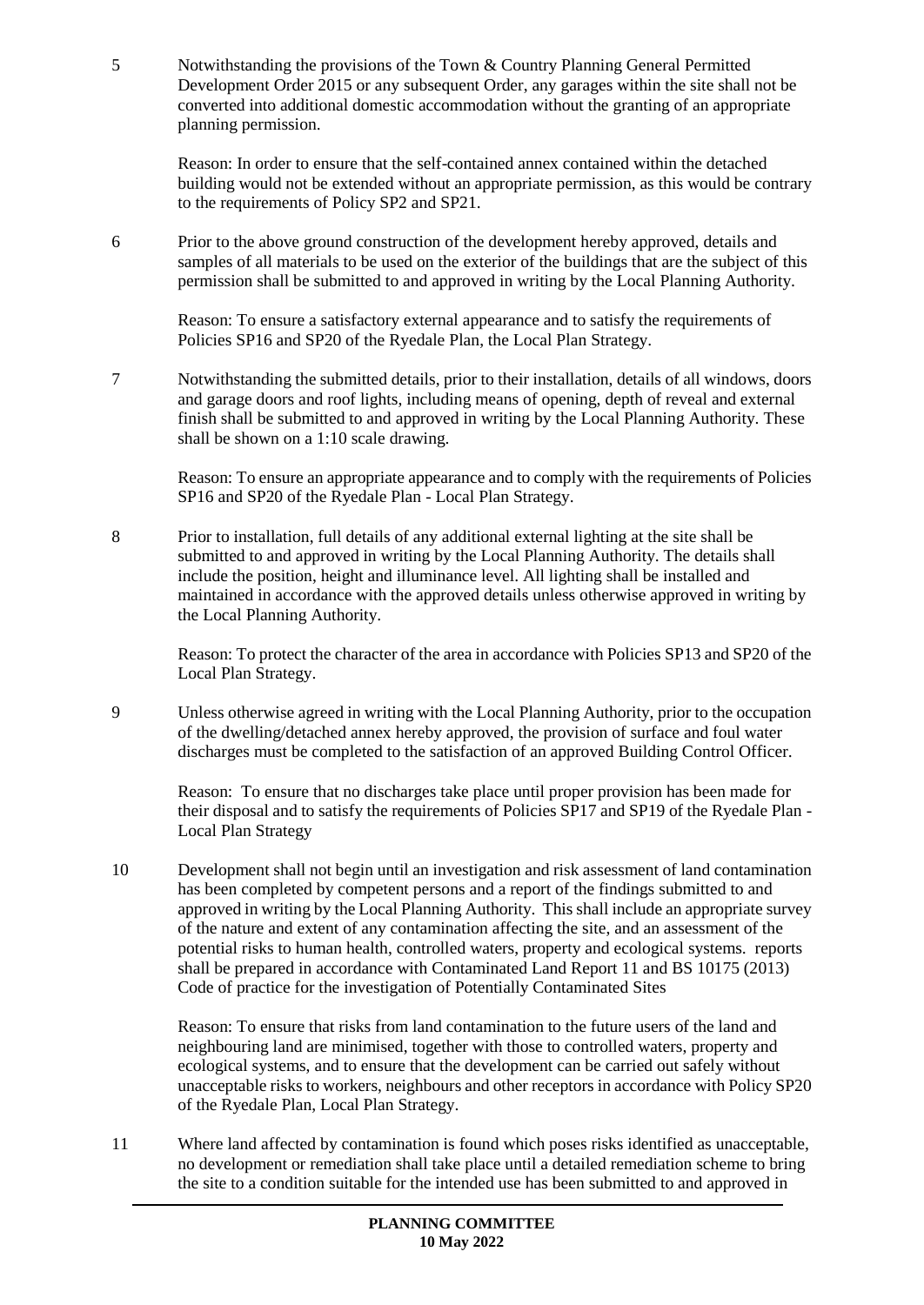writing by the local planning authority. The scheme must include proposed remediation objectives and remediation criteria, an appraisal of remedial options and proposal of the preferred option(s), all works to be undertaken, and a description and programme of the works to be undertaken including the verification plan.

Reason: To ensure that risks from land contamination to the future users of the land and neighbouring land are minimised, together with those to controlled waters, property and ecological systems, and to ensure that the development can be carried out safely without unacceptable risks to workers, neighbours and other receptors in accordance with Policy SP20 of the Ryedale Plan, Local Plan Strategy.

12 Unless otherwise agreed in writing by the local planning authority, the new residential accommodation hereby approved shall not be occupied (or the site shall not be brought into use) until the approved scheme of remediation has been completed, and a verification report demonstrating the effectiveness of the remediation carried out has been submitted to and approved in writing by the local planning authority. The verification report shall include a description of the works undertaken and a photographic record where appropriate, the results of any additional monitoring or sampling, evidence that any imported soil is from a suitable source, and copies of relevant waste documentation for any contaminated material removed from the site.

Reason: To ensure that risks from land contamination to the future users of the land and neighbouring land are minimised, together with those to controlled waters, property and ecological systems, and to ensure that the development can be carried out safely without unacceptable risks to workers, neighbours and other receptors in accordance with Policy SP20 of the Ryedale Plan, Local Plan Strategy.

13 In the event that contamination is found at any time when carrying out the approved development, that was not previously identified, it must be reported immediately to the local planning authority, and work must cease until an appropriate investigation and risk assessment must be undertaken. Where remediation is necessary, a remediation scheme must be prepared by competent persons and submitted to the local planning authority for approval. Following completion of measures identified in the approved remediation scheme, a verification report that demonstrates the effectiveness of the remediation carried out must be submitted to and approved in writing by the local planning authority.

Reason: To ensure that risks from land contamination to the future users of the land and neighbouring land are minimised, together with those to controlled waters, property and ecological systems, and to ensure that the development can be carried out safely without unacceptable risks to workers, neighbours and other receptors in accordance with Policy SP20 of the Ryedale Plan, Local Plan Strategy.

- 14 The development shall be carried out in full accordance with the following ecological measures:
	- i) Section 5.2 of the bat report (Initial Bat Scoping Survey Report, Longlands Hall, Ryton by Oatlands Ecology dated August 2021) and the ecological enhancements proposed (2no. bat boxes)
	- ii) Section 5.4 of the bat report (Initial Bat Scoping Survey Report, Longlands Hall, Ryton by Oatlands Ecology dated August 2021) and the requirements of timing of works in relation to nesting birds.
	- iii) The proposed ecological enhancements in relation to nesting swallows as detailed within the additional information provided by the agent on the 17th March 2022 (Mason Gillibrand Architects March 2022) to include nesting areas retained within the dovecot and above the garage.